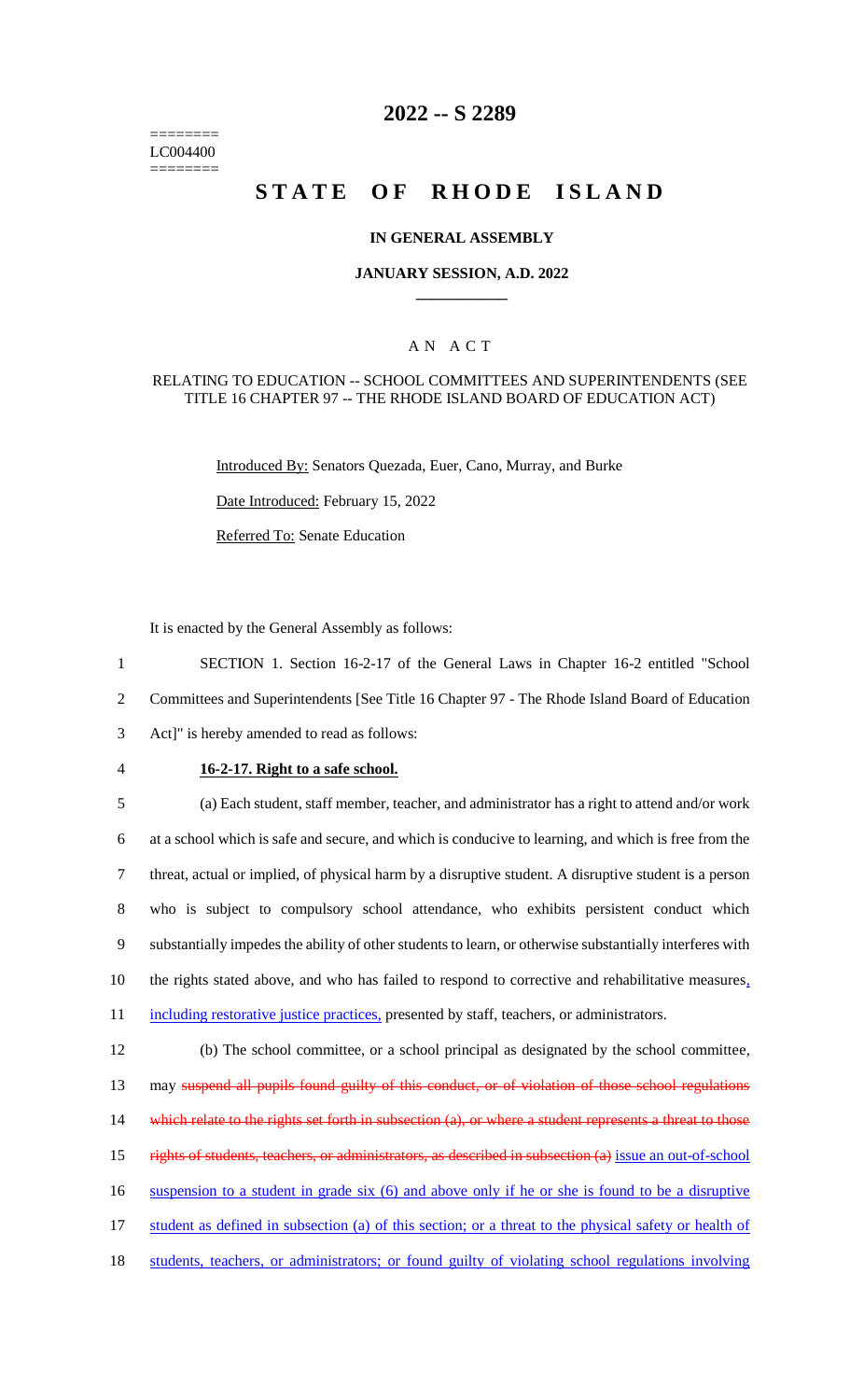alcohol, illegal drugs or controlled substances, or weapons. Nothing in this section shall relieve the school committee or school principals from following all procedures required by state and federal law regarding discipline of students with disabilities.

 (c) The school committee, or a school principal as designated by the school committee, 5 may issue an out-of-school suspension to a student enrolled in grades preschool through grade five (5) only if the school administration, in consultation with a school psychologist or other mental health professional, determines that such student's behavior presents a threat to the physical safety or health of others which cannot be reduced or eliminated through interventions and supports. In 9 all such instances, a school shall use appropriate behavioral supports including, but not limited to, 10 restorative justice practices, to address a student's conduct. 11 (d) An out-of-school suspension for violating school regulations involving alcohol, illegal

12 drugs or controlled substances, or weapons shall only be imposed on a case-by-case basis in 13 accordance with § 16-21-21.1.

 $(e)(e)$  A student suspended under this section may appeal the action of the school committee, or a school principal as designee, to the commissioner of elementary and secondary education who, after notice to the parties interested of the time and place of hearing, shall examine and decide the appeal without cost to the parties involved. Any decision of the commissioner in these matters shall be subject to appeal by the student to the board of regents for elementary and secondary education and any decision of the board of regents may be appealed by the student to the family court for the county in which the school is located as provided in § 42-35-15.

 $\frac{d(x)}{dx}$  All school superintendents, or their designees, shall review annually, the discipline data for their school district, collected in accordance with the specifications set forth in § 16-60- 4(21), to determine whether the discipline imposed has a disproportionate impact on students based on race, ethnicity, or disability status and to appropriately respond to any such disparity. In addition 25 to the data submitted, if a disparity exists, the every school district shall, after consultation with 26 representatives of the faculty, submit a an annual report to the council on elementary and secondary 27 education describing the conduct of the student, the frequency of the conduct, prior disciplinary actions for the conduct, any other relevant information and corrective actions to address the 29 disparity, after consultation with representatives of the faculty has been taken to address the disparity what action, if any, has been taken to address any such disparity. If a review of the data determines that there are no such disparities, the district shall submit an annual report to that effect. The reports shall be deemed to be public records for purposes of title 38.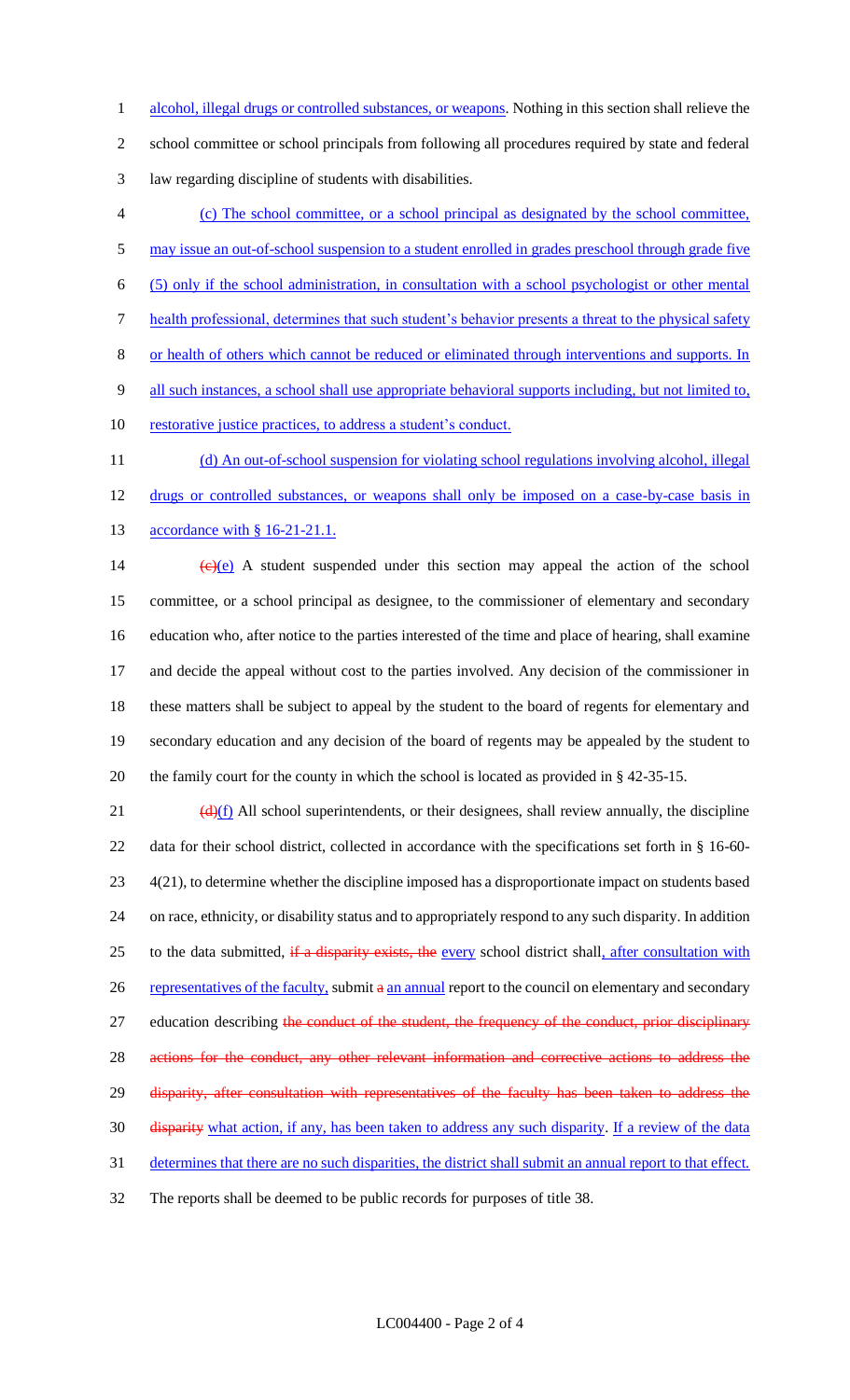1 SECTION 2. This act shall take effect upon passage.

#### $=$ LC004400  $=$